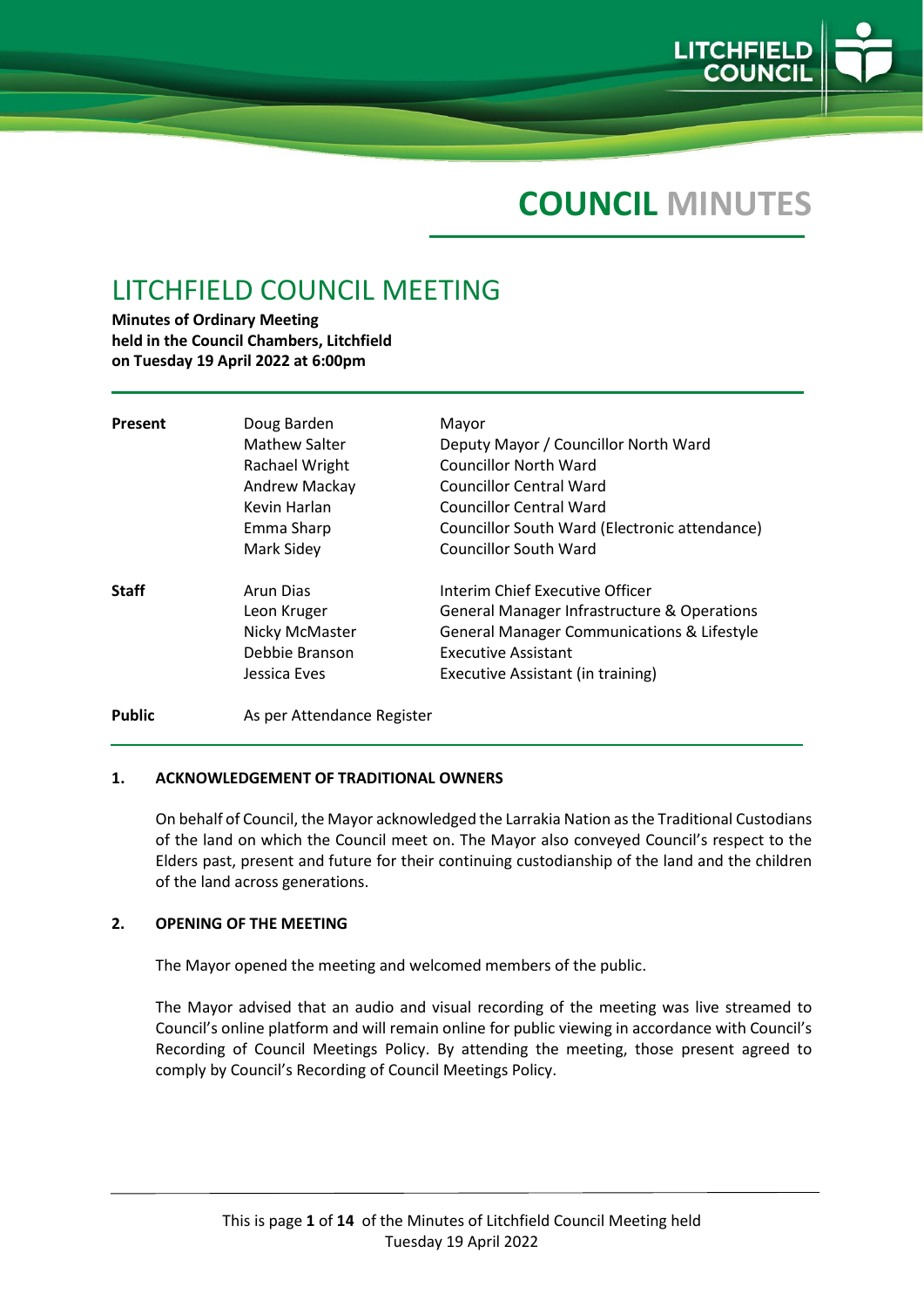## **3. ELECTRONIC ATTENDANCE / APOLOGIES AND LEAVE OF ABSENCE**

## **3.1 Electronic Attendance**

Moved: Cr Wright Seconded: Deputy Mayor Salter

THAT Council approve Cr Sharp to attend the meeting electronically.

## **CARRIED (7-0) ORD2022 11-074**

## **3.2 Apologies**

Nil.

## **3.3 Leave of Absence Previously Granted**

Nil.

## **3.4 Leave of Absence Request**

Nil.

## **4. DISCLOSURE OF INTEREST**

The Mayor advised that any member of Council who may have a conflict of interest, or a possible conflict of interest regarding any item of business to be discussed at a Council meeting or a Committee meeting should declare the conflict of interest to enable Council to manage the conflict in accordance with its obligations under the Local Government Act and its policies regarding the same.

## **4.1 Elected Members**

No disclosures of interest were declared.

## **4.2 Staff**

No disclosures of interest were declared.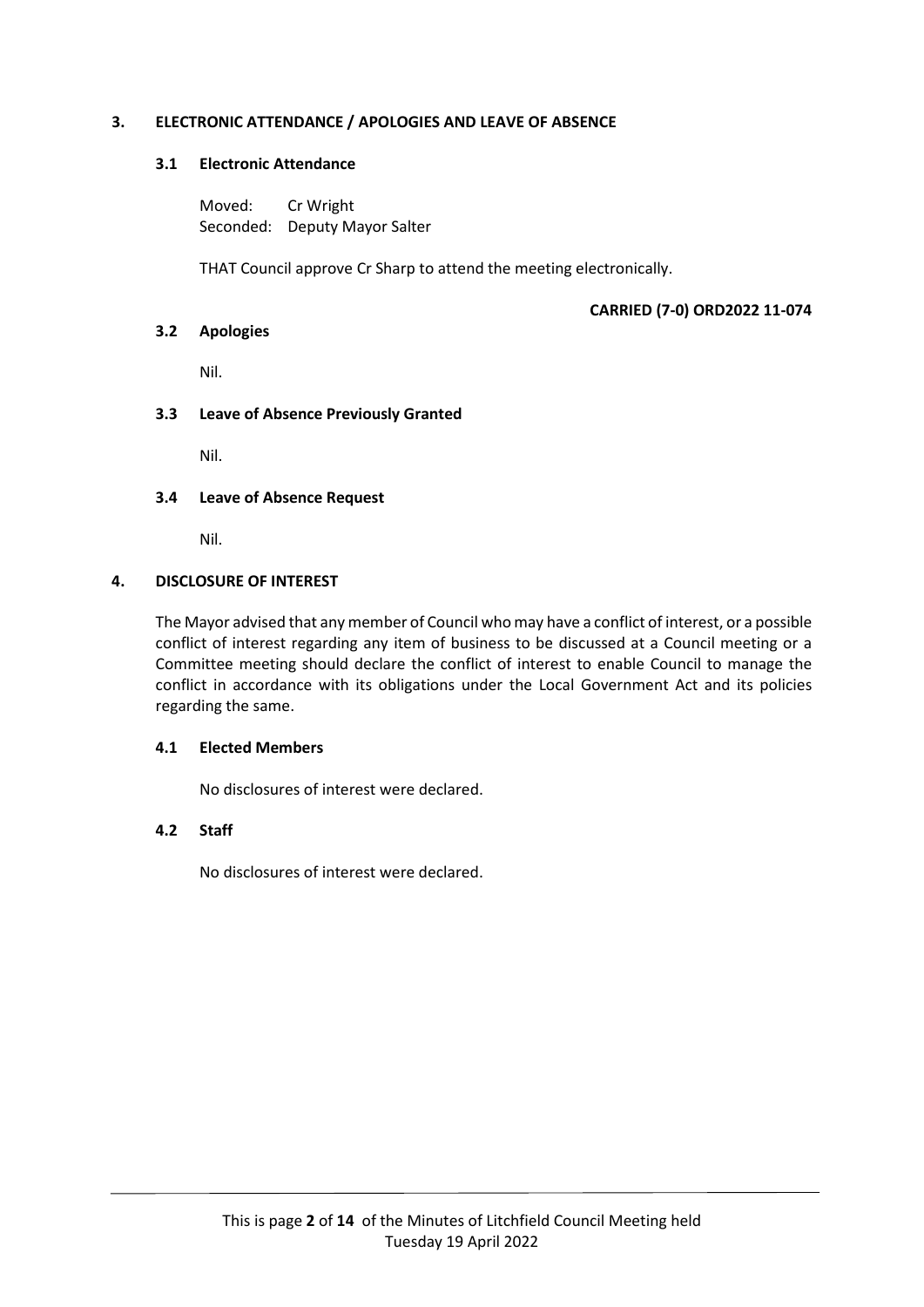## **5. CONFIRMATION OF MINUTES**

#### **5.1 Confirmation of Minutes**

Moved: Cr Harlan Seconded: Cr Sidey

THAT Council confirm the:

- Confidential Special Council Meeting held 14 March 2022, 3 pages;
- Ordinary Council Meeting held 15 March 2022, 11 pages;
- Confidential Ordinary Council Meeting held 15 March 2022, 2 pages;
- Special Council Meeting held 29 March 2022, 4 pages; and
- Confidential Special Council Meeting held 29 March 2022, 2 pages.

## **CARRIED (7-0) ORD2022 11-075**

## **5.2 Council Action Sheet / Business Arising from Previous Meetings**

Moved: Cr Wright Seconded: Cr Mackay

THAT Council receive and note the Action List.

**CARRIED (7-0) ORD2022 11-076**

## **6. PETITIONS**

Nil.

## **7. DEPUTATIONS AND PRESENTATIONS**

Nil.

## **8. PUBLIC QUESTIONS**

## **8.1 Phil Driscoll – Notice of Motion**

Mr Driscoll referred to the Notion of Motion on 18 January 2022 and the costs relating to changing Girraween Road speed limit. Mr Driscoll also provided his comments on the feedback from the constituents.

## **8.2 Susan Kilgour - LRCI Phase 2**

As constituents, we have questions and request further information about the resolve to submit a variation to the commonwealth in regard to LRCI Phase 2 to replace the new community room project with a project to reseal Council roads.

We are curious to know whether the community will or will not get their proposed and funded community building?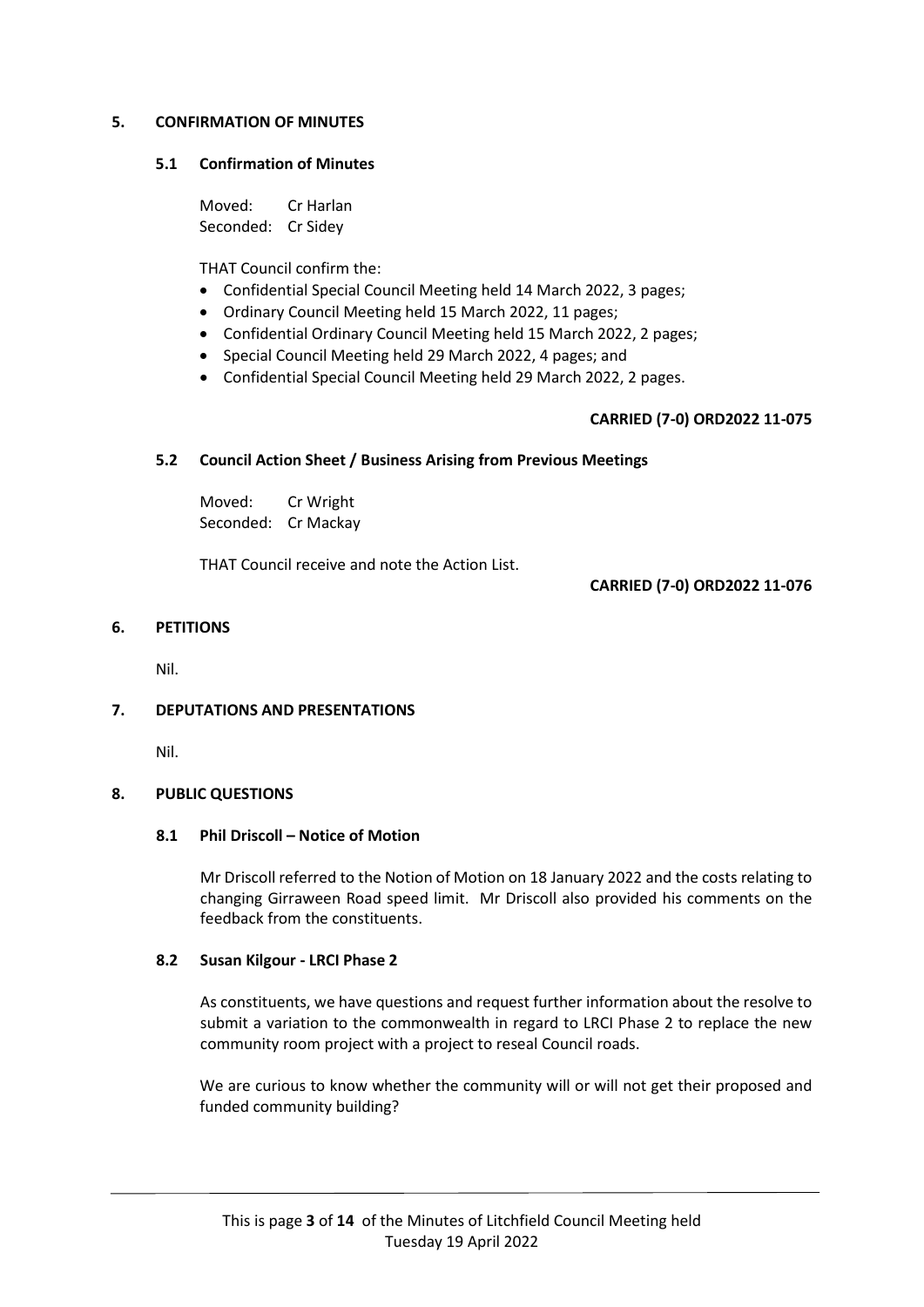## *Response:*

*The subject of the community building, its proposed relocation and its proposed funding allocation through the LRCI Phase 3 program, will be deliberated at this Ordinary Council Meeting under item number 14.03.05.*

## **8.3 Brad George - Truck Parking on Strangways Road**

Please see the attached request for a response from David Jan and Arun Dias on the matter of how the truck parking at the corner of Strangways and Spencely on land zoned Community Purpose is permitted under the current zoning and how the ratepayers of LC are protected from liabilities under the Environmental Protection Act 2011 caused by unregulated and unmonitored contaminants including hydrocarbons entering the soil and drainage to the adjacent land on Hayball zoned Conservation. Further, as the PCBU how does LC protect people under the Work Health and Safety (National Uniform Legislation) Act 2011 from the unregulated and unmonitored activities, work, access, and egress that occur on the site? How does LC protect itself from action under the Competition and Consumer Act 2010 for participating in Anti-competitive practices by supplying free land and workspace to companies that would otherwise have to lease space in the adjacent Light Industrial Area? How does the LC recoup the cost to ratepayers of the significant damage to the Strangways road surface adjacent to the truck parking area? Overall, where is the public benefit to the ratepayers of LC from the unwritten agreement by LC with trucking companies to use the space?

## *Response:*

## *The following response was emailed on 14 April 2022.*

*"The area in question I believe is 225 Strangways Road Humpty Doo and is part of Councils Humpty Doo Waste Transfer Station. This portion of land is zoned "CP \_ Community Purposes" and is subject to an Environmental Protection License. Council provides annual reports to the Environmental Protection Authority and is managing the site as per the license requirements.*

*The portion of land around the site, bounded by Strangways and Hayball, is Crown land that is zoned MZ – Multiple Use and includes CN – Conservation, LI - Light Industrial and a small amount of CP – Community Purpose (see attached zoning map created from the NT Atlas [https://www.ntlis.nt.gov.au/imfPublic/imf.jsp?site=nt\\_atlas\)](https://www.ntlis.nt.gov.au/imfPublic/imf.jsp?site=nt_atlas). The whole site was previously the Humpty Doo Landfill site, as can be seen in the attached jpg, which was established prior to the formation of Council.*

*The area in question is currently unfenced and open to anyone to utilise. Council considers that it is meeting its obligations under all relevant Acts.*

*Council manages 625km of sealed roads which include roads in industrial and light industrial areas that cater for trucks. All Council roads are managed through Councils annual budget and long term financial plan, funded via rates and government grants."*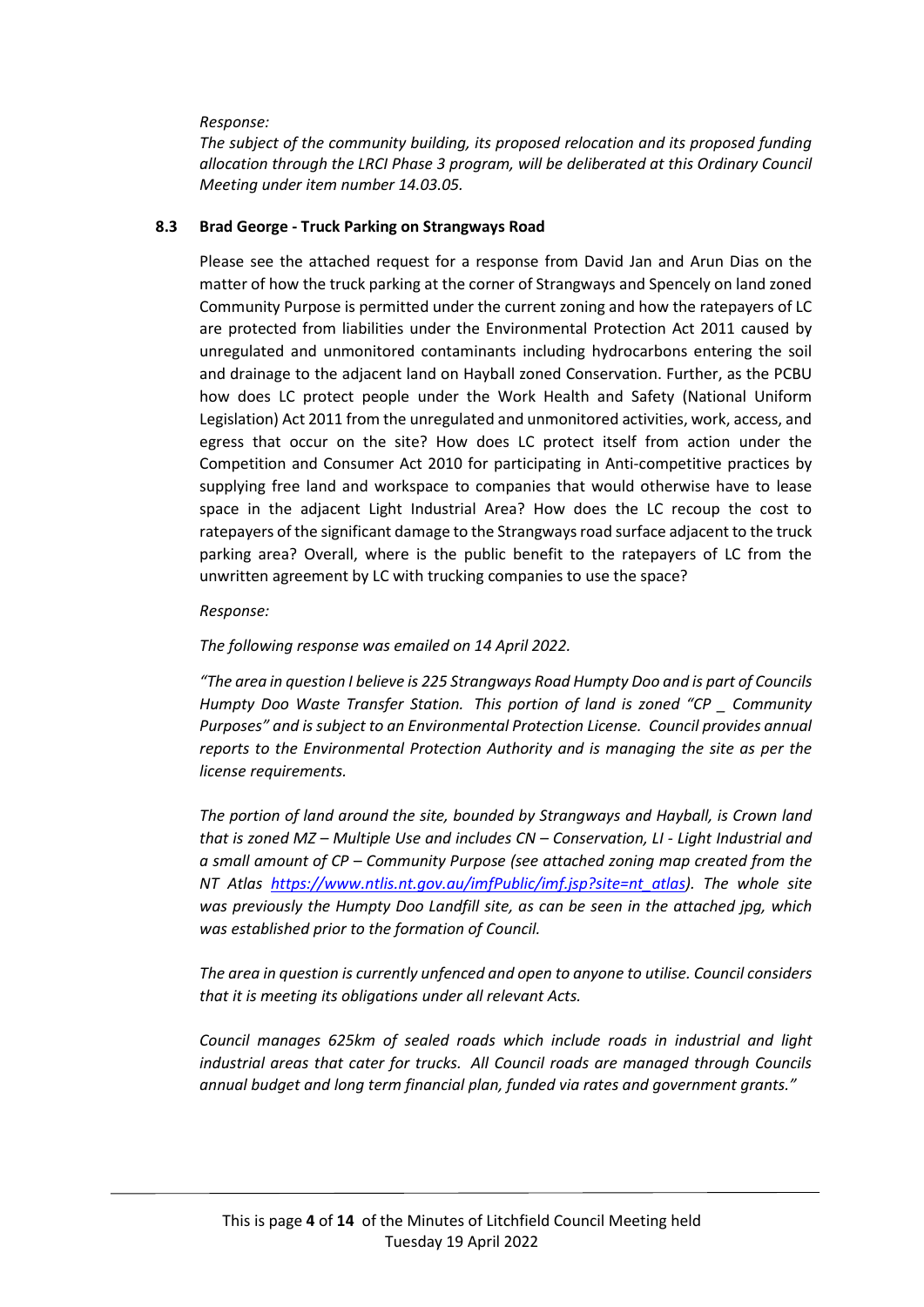## **8.4 Howard River Park Community Association - Proposed Telsta Tower – Bronzewing Avenue**

1. Will Council contact Telstra (or Service Stream) and advise them that their comment that 220 Gunn Point Road was deemed not suitable by Council because it is zoned RL is not a correct statement as **it is notrequired for urban development as per the Holtze Land Use Plan 2022**. See letter attached from Gerard Maley to Telstra regarding moving the proposed tower site to 220 Gunn Point Road.

## *Response:*

*Following is an extract of Council's letter to the Development Assessment Services (DAS) regarding 220 Gunn Point Road.*

*"iii. 220 Gunn Point Road – a 50m tall lattice tower was considered at this location, close to the northern boundary and Gunn Point Road frontage. The Applicant ruled this location as unsuitable, it is Zoned Rural Residential and it was deemed that the proposed use would not be permissible. "*

*It is therefore incorrect to state that Council advised DAS that Council deemed 220 Gunn Point Road as not suitable. Council merely stated the fact that the applicant deemed the site as unsuitable. Procedurally this is an application by the developer (Telstra) to DAS and there is therefore no reason for Council to contact Telstra regarding this matter.*

2. Will Council write to DAS and advise them that Mark Hogans letter to DAS 11/2/22 where he states that some residents have to suffer the visual eyesore for the greater good of the Litchfield Community and a 41 metre tower is not considered *unreasonable* does not reflect Council views. The letter from Mark Hogan to DAS is attached for your reference. Please mention that Council would like it noted by DAS that this letter should not be considered in any comments by DCA or DAS as Council has reconsidered this proposal and does not consider 390 Bronzewing a suitable site.

## *Response:*

*The factual wording in the letter dated 11 February 2022 to DAS is as follows.*

*b) Whilst the site in question will provide some visual amenity impacts to adjacent properties, notably to the south of the site at no.'s 30 and 26 Wagtail Court to which the monopole will be most visible, it is not considered unreasonable.*

- *I. On balance, the visual amenity impacts to these neighbours does not outweigh the service amenity impacts for the broader Litchfield community. Telecommunications in the area do not meet expectations and needs.*
- *II. Council must be guided by policy; Council's Strategic Plan 2018-2022 includes a commitment to "advocate for new and upgraded mobile base stations to ensure all Litchfield residents and businesses have access to efficient telecommunications.*
- *III. The monopole and associated facility sits within a 12mx10m fenced compound that is well in excess of 20m from the nearest property boundary at lot 4145 (30 Wagtail Court)."*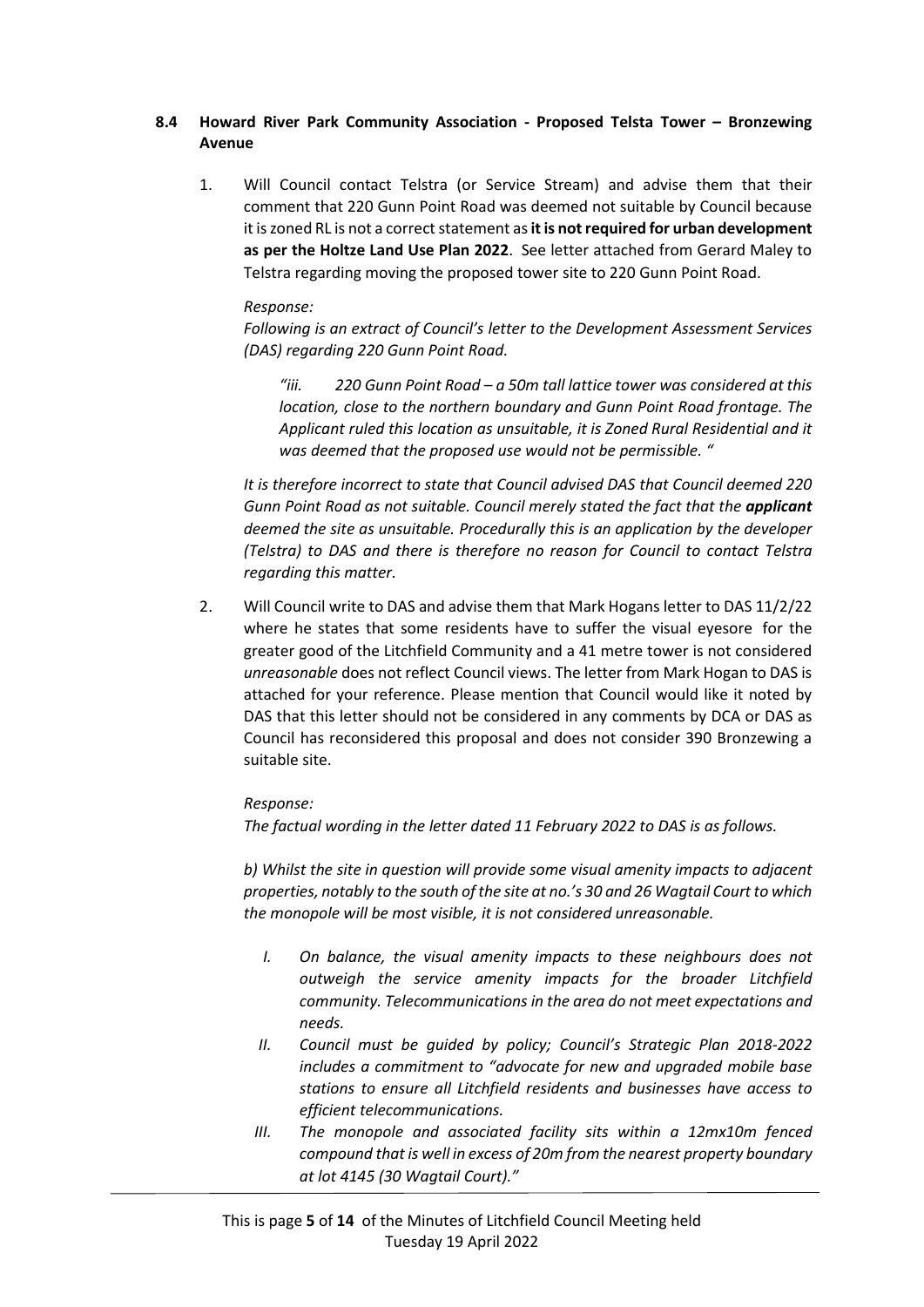*There is no Council resolution that authorises administration to write a letter to the DCA or DAS to state Council's position as mentioned in the question above*.

3. Will Council rescind the in-principle lease with Telstra due to Telstra not abiding by the conditions of the lease. The lease states Telstra was to consult with the affected properties and they have not done this on any occasion to date. Also will you advise Telstra the proposed site 390 Bronzewing is not a suitable zoning under Council zoning policy as 390 Bronzewing is a drainage reserve and no impervious surface is to be placed in the reserve, meaning that the 3 metre wide gravel access road proposed by Telstra is not allowed.

## *Response*

*At the Ordinary Council Meeting dated 15 March 2022 Council resolved to assist Telstra in finding an alternative site and request the interim Chief Executive Officer to investigate the option of terminating the lease with Telstra. This investigation is still in progress. The issue about the access road to the site has been addressed in the Letter of Response to Petitioners dated 4 March 2022.*

## **9. ACCEPTING OR DECLINING LATE ITEMS**

Nil.

## **10. NOTICES OF MOTION**

Nil.

## **11. MAYORS REPORT**

Moved: Deputy Mayor Salter Seconded: Cr Harlan

THAT Council receive and note the Mayor's monthly report.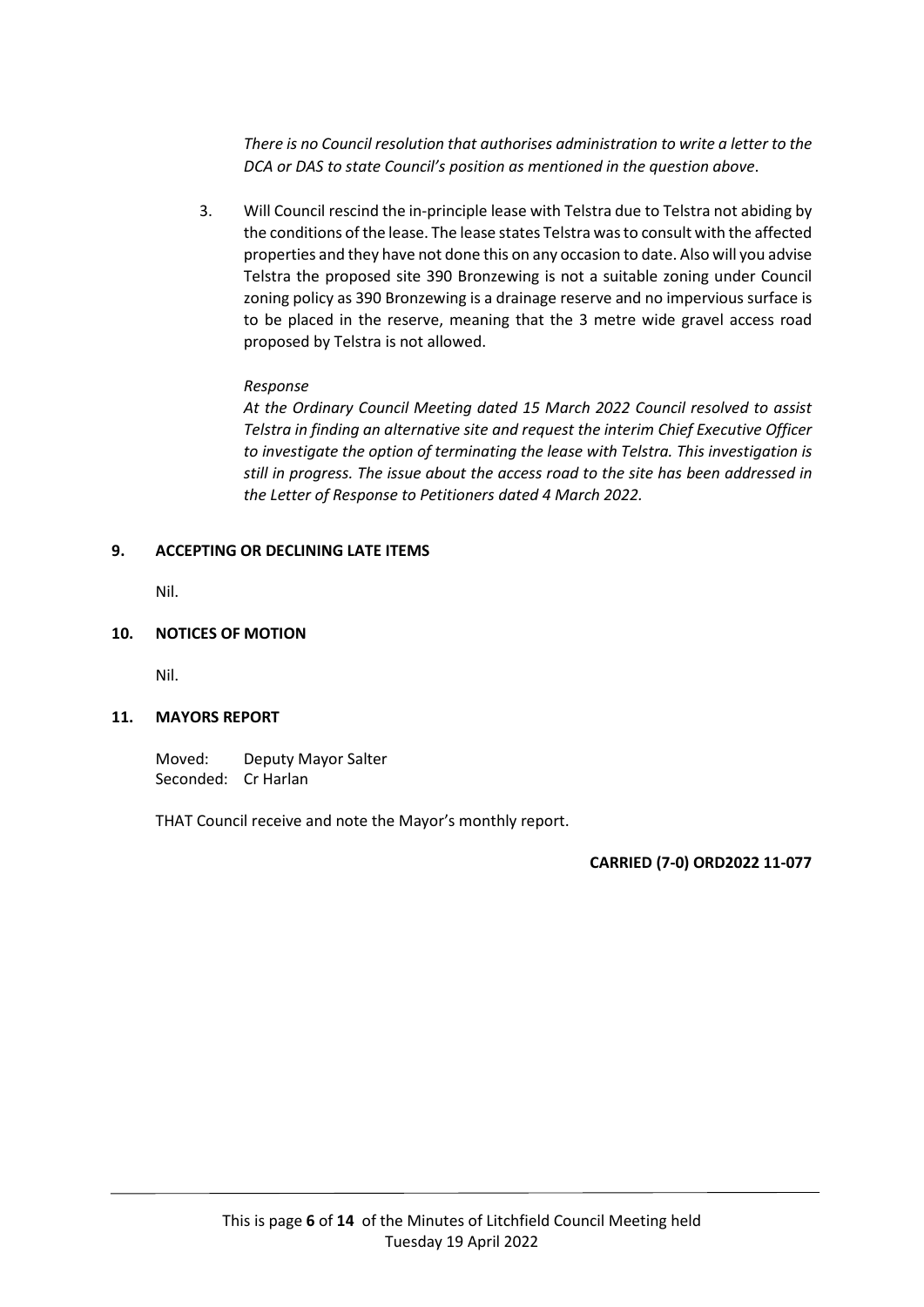## **12. REPORT FROM COUNCIL APPOINTED REPRESENTATIVES**

Councillors appointed by Council to external committees provided an update where relevant.

Moved: Cr Wright Seconded: Cr Sidey

THAT Council note the verbal update provided by the representative of the:

- 1. Litchfield Women in Business Network Committee Meeting held 28 March 2022;
- 2. Howard Park Reserve Committee Meeting held 4 April 2022;
- 3. Knuckey Lagoon Reserve Committee Meeting held 7 April 2022;
- 4. Local Government Association of the NT Meeting held 6 and 7 April 2022.

#### **CARRIED (7-0) ORD2022 11-078**

#### **13. WORK TEAM PRESENTATION**

*Hayley Arkinstall, Library Services attended and presented to the meeting at 6:30pm.*

## **13.01 Library Services**

Moved: Cr Mackay Seconded: Cr Harlan

THAT Council receive and note the Work Team Community Services Presentation.

## **CARRIED (7-0) ORD2022 11-079**

*Hayley Arkinstall, Manager Library Services left the meeting at 6:37pm.*

## **14. OFFICERS' REPORTS**

#### **14.01 Business Excellence**

*Maxie Smith, Manager Corporate Services attended and presented to the meeting at 6:37pm.*

#### **14.01.01 Litchfield Council Finance Report – March 2022**

Moved: Cr Mackay Seconded: Cr Sidey

THAT Council note the Litchfield Council Finance Report for the period ended 31 March 2022.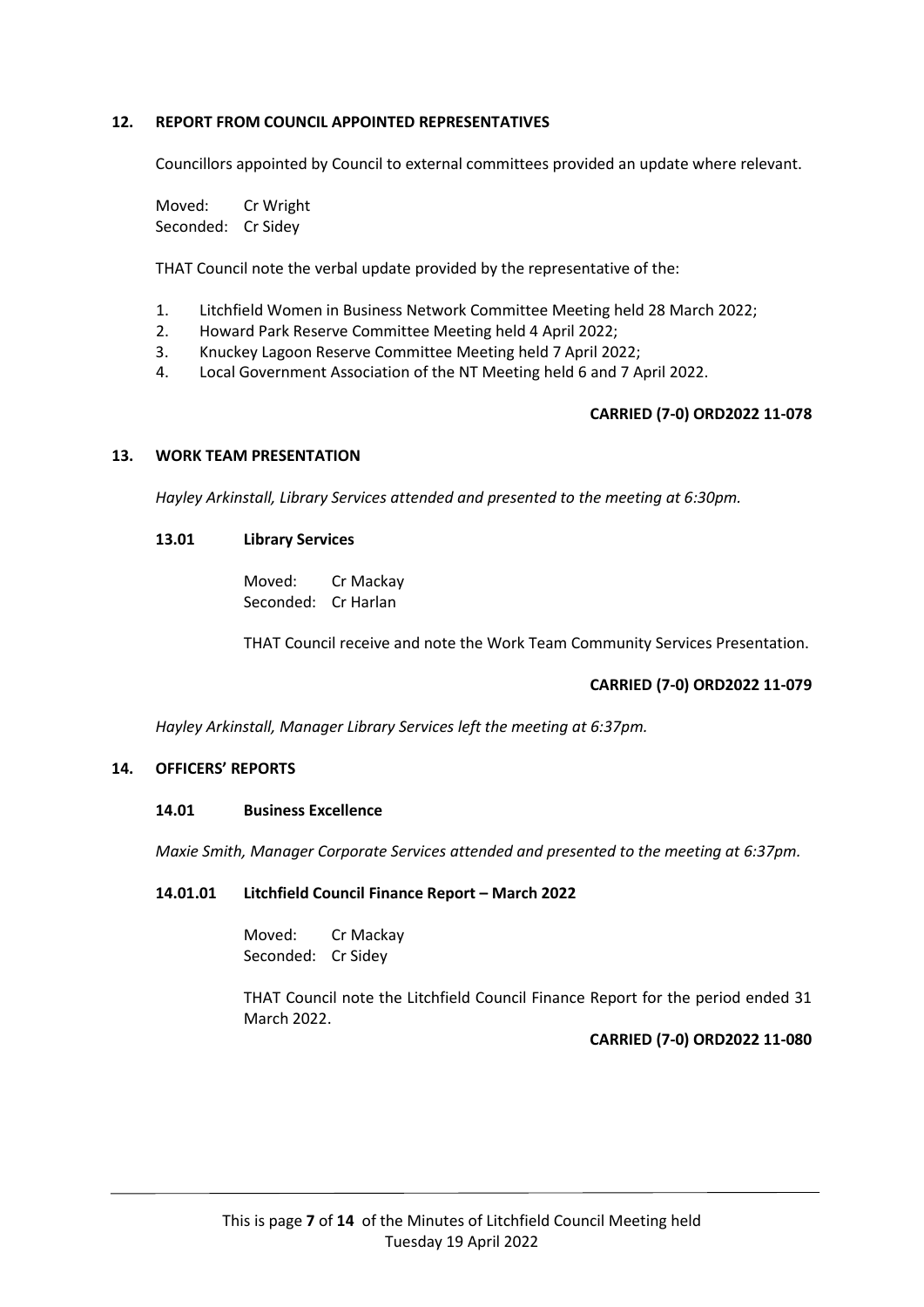## **14.01.02 Budget Review 2 2021-2022**

Moved: Deputy Mayor Salter Seconded: Cr Harlan

## THAT Council:

- 1. receive and note the report entitled Budget Review 2 2021/2022;
- 2. adopt Budget Review 2 2021/2022, pursuant to Section 203 of the Local Government Act 2019 amending Total Operational Income to \$17,860,904, and Total operational expenditure to \$16,064,299, and Total Capital Expenditure to \$8,950,347; and
- 3. adopt the Financial Reserve movement of \$3,170,089 for 2021/2022 consisting of:
	- Developer Contributions Reserve reduction of \$27,443;
	- Waste Management Reserve reduction of \$512,706;
	- Unexpended Capital Works reduction of \$641,694;
	- Asset Reserve reduction of \$2,259,895;
	- Thorak Regional Cemetery increase of \$271,649;
	- Disaster Recovery Reserve increase of \$100,000; and
	- Strategic Initiatives Reserve reduction of \$100,000.

#### **CARRIED (7-0) ORD2022 11-081**

*Maxie Smith, Manager Corporate Services left the meeting at 7:05pm.*

*Danny Milincic, Manager People and Performance attended and presented to the meeting at 7:05pm.*

#### **14.01.03 People, Performance and Governance Monthly Report – March 2022**

Moved: Cr Wright Seconded: Cr Harlan

THAT Council note the People, Performance and Government monthly report for March 2022.

*Cr MacKay left the meeting at 7:09pm and returned at 7:10pm.*

#### **CARRIED (7-0) ORD2022 11-082**

*Danny Milincic, Manager People and Performance left the meeting at 7:11pm.*

#### **14.01.04 Risk Management Audit Committee Minutes – 23 February 2022**

Moved: Cr Mackay Seconded: Deputy Mayor Salter

THAT Council receive and note the Risk Management Audit Committee unconfirmed minutes from 23 February 2022 meeting, as at Attachment A.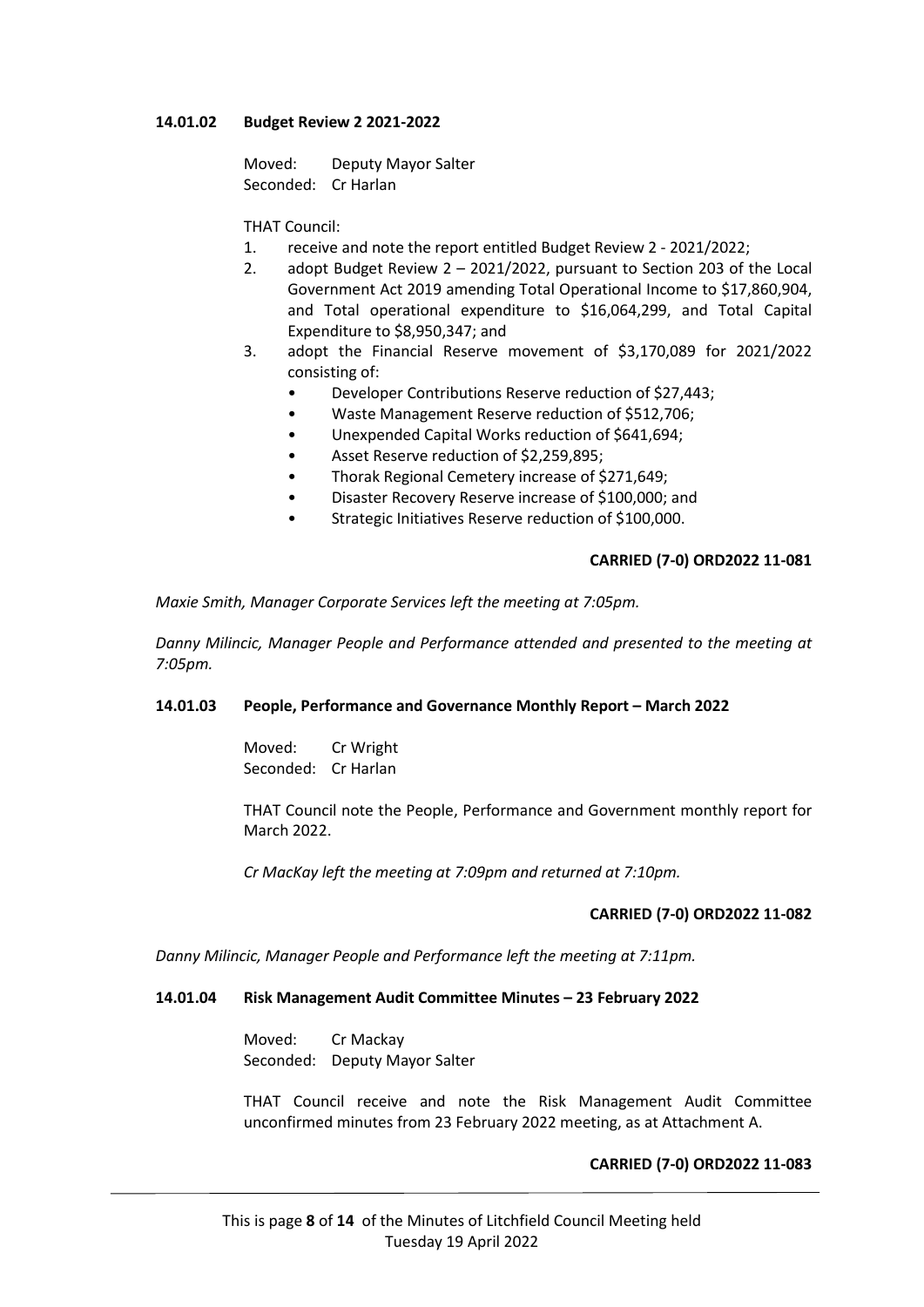*Danny Milincic, Manager People and Performance attended and presented to the meeting at 7:13pm.*

## **14.01.05 EM06 Conflict of Interest**

Moved: Cr Harlan Seconded: Cr Mackay

THAT the matter lay on the table to allow further review of the recent changes in the legislation as of Friday, 15 April 2022.

*Cr Sidey left the meeting at 7:15pm and returned at 7:16pm.*

#### **CARRIED (7-0) ORD2022 11-084**

*Danny Milincic, Manager People and Performance left the meeting at 7:18pm.*

#### **14.02 Council Leadership & Community Services**

## **14.02.01 Municipal Plan 2021-2022 Quarterly Performance Review January - March 2022**

Moved: Cr Harlan Seconded: Cr Sidey

THAT Council receive the Municipal Plan 2021-22 Quarterly Performance Report for the third quarter ending 31 March 2022.

#### **CARRIED (7-0) ORD2022 11-085**

## **14.02.02 Appointment of Deputy Mayor**

Moved: Mayor Barden Seconded: Cr Wright

THAT Council appoint Councillor Sharp as Deputy Mayor for an 8-month period ending at the first ordinary council meeting held in December 2022.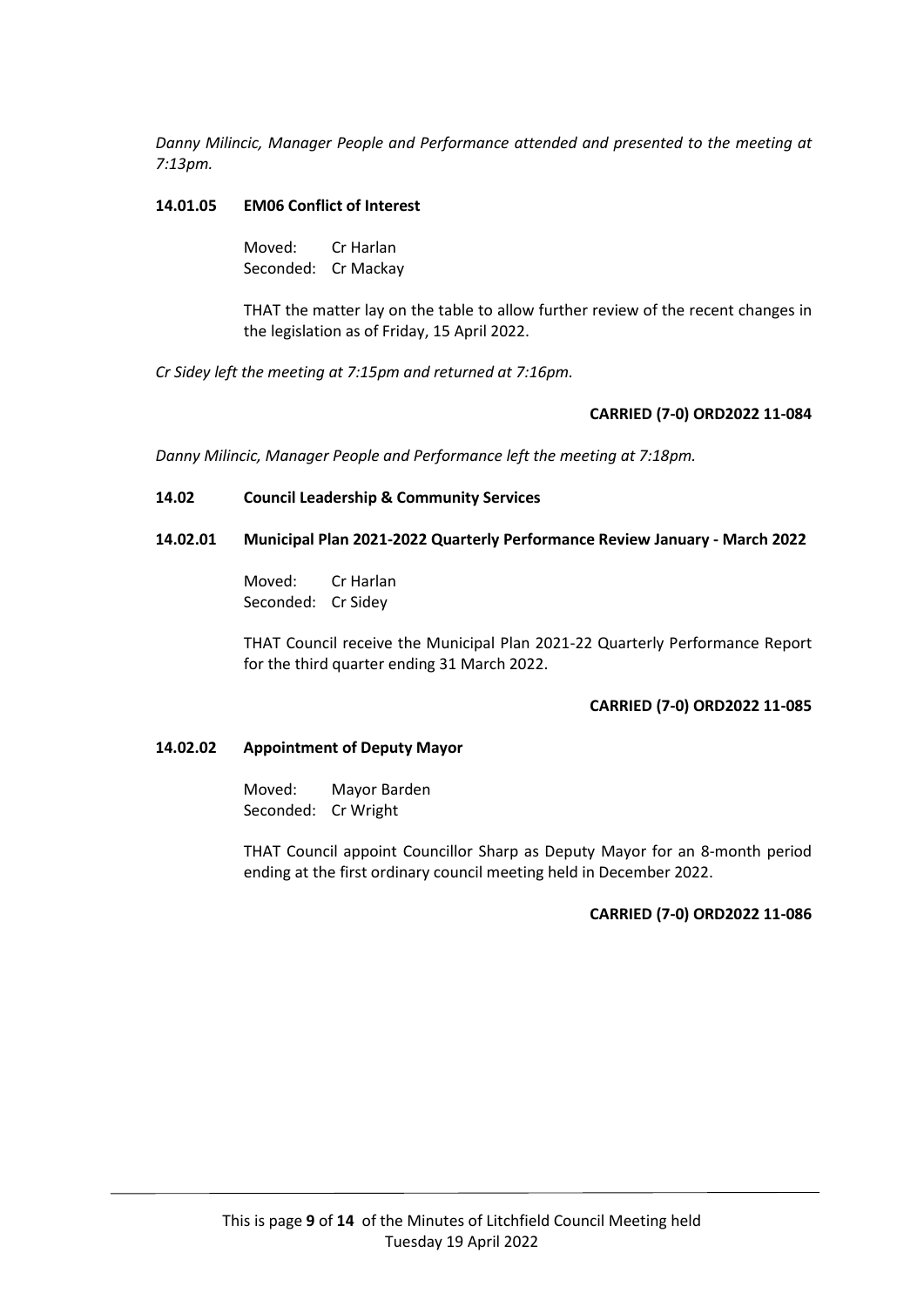## **14.02.03 National General Assembly of Local Government 2022**

Moved: Deputy Mayor Salter Seconded: Cr Harlan

THAT Council:

- 1. lift item National General Assembly of Local Government 2022 from the table;
- 2. note the upcoming 2022 National General Assembly of Local Government in Canberra from 19-22 June 2022;
- 3. approve the Mayor attending the National General Assembly of Local Government in Canberra; and
- 4. further support other elected members attending and utilising their available professional development allowance.

## **CARRIED (7-0) ORD2022 11-087**

## **14.02.04 Draft Municipal Plan 2022-2023**

Moved: Mayor Barden Seconded: Deputy Mayor Salter

THAT Council:

- 1. endorse the Draft Municipal Plan 2022-2023 as provided in Attachment A for the purposes of public exhibition and consultation;
- 2. advertise the Draft Municipal Plan 2022-2023 as being available for public consideration and invite public submissions during a period of 21 days from 25 April 2022 to 15 May 2022; and
- 3. authorise the Chief Executive Officer to make minor editorial changes to the documents, as necessary, which will include:
	- inclusion of Mango Roads phase 2 as a priority project in the strategic advocacy focus
	- \* inclusion of a statement from each Councillor in Your Council and;
	- \* include the full time employee numbers in the organisation chart.

## **CARRIED (7-0) ORD2022 11-088**

#### **ORDER OF BUSINESS**

| Moved:    | Cr Harlan |
|-----------|-----------|
| Seconded: | Cr Sharp  |

THAT Council move item 14.02.06, Litchfield Women in Business Proposal for Incorporation, forward for consideration.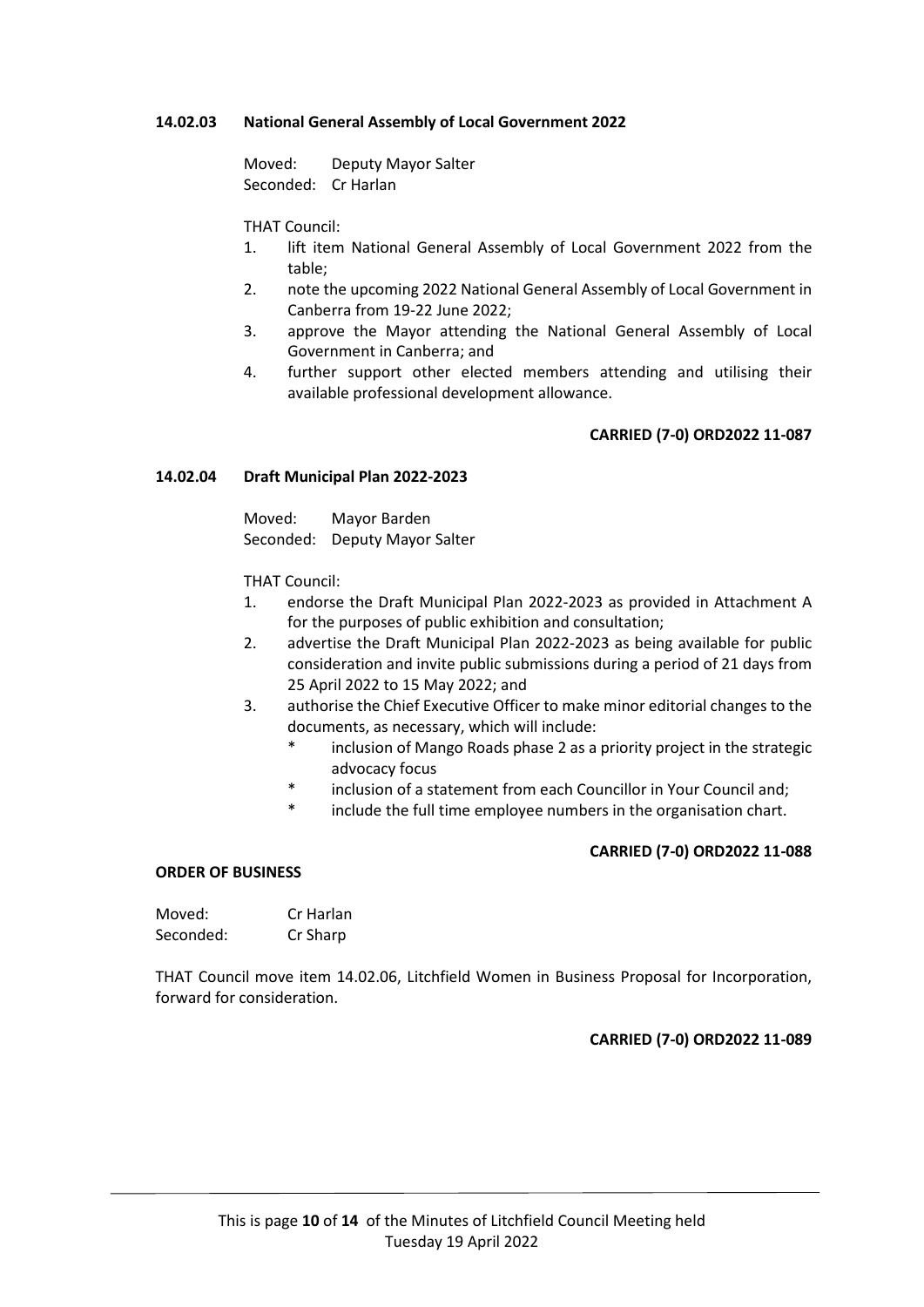## **14.02.06 Litchfield Women in Business Proposal for Incorporation**

Moved: Mayor Barden Seconded: Cr Sidey

THAT Council:

- 1. support expenditure of the remaining 2021/22 Litchfield Women in Business adopted budget on steps to achieve incorporation; and
- 2. agree to meet the direct costs of incorporation by payment of invoices up to the remaining budget for 2021/22.

## **CARRIED (6-1) ORD2022 11-090**

## **14.02.05 Litchfield Women in Business Network Committee Minutes**

Moved: Deputy Mayor Salter Seconded: Cr Wright

THAT Council:

- 1. receive and note the unconfirmed Litchfield Women in Business Network Meeting Minutes of 28 March 2022, at Attachment A;
- 2. dissolve the Litchfield Women in Business Network Committee; and
- 3. evoke the Terms of Reference for the Litchfield Women in Business Network Committee.

## **CARRIED (7-0) ORD2022 11-091**

## **14.02.07 Howard Park and Knuckey Lagoon Recreation Reserves Committee Minutes**

Moved: Deputy Mayor Salter Seconded: Cr Harlan

THAT Council receive and note:

- 1. the unconfirmed Howard Park Committee Minutes of 4 April 2022, at Attachment A; and
- 2. the unconfirmed Knuckey Lagoon Committee Minutes of 7 April 2022, at Attachment B.

## **CARRIED (7-0) ORD2022 11-092**

## **14.03 Infrastructure and Operations**

## **14.03.01 Summary Planning and Development Report March 2022**

Moved: Cr Wright Seconded: Cr Mackay

THAT Council:

- 1. receive the Summary Planning and Development Report March 2022; and
- 2. note for information the responses provided to relevant agencies within Attachments A-C to this report.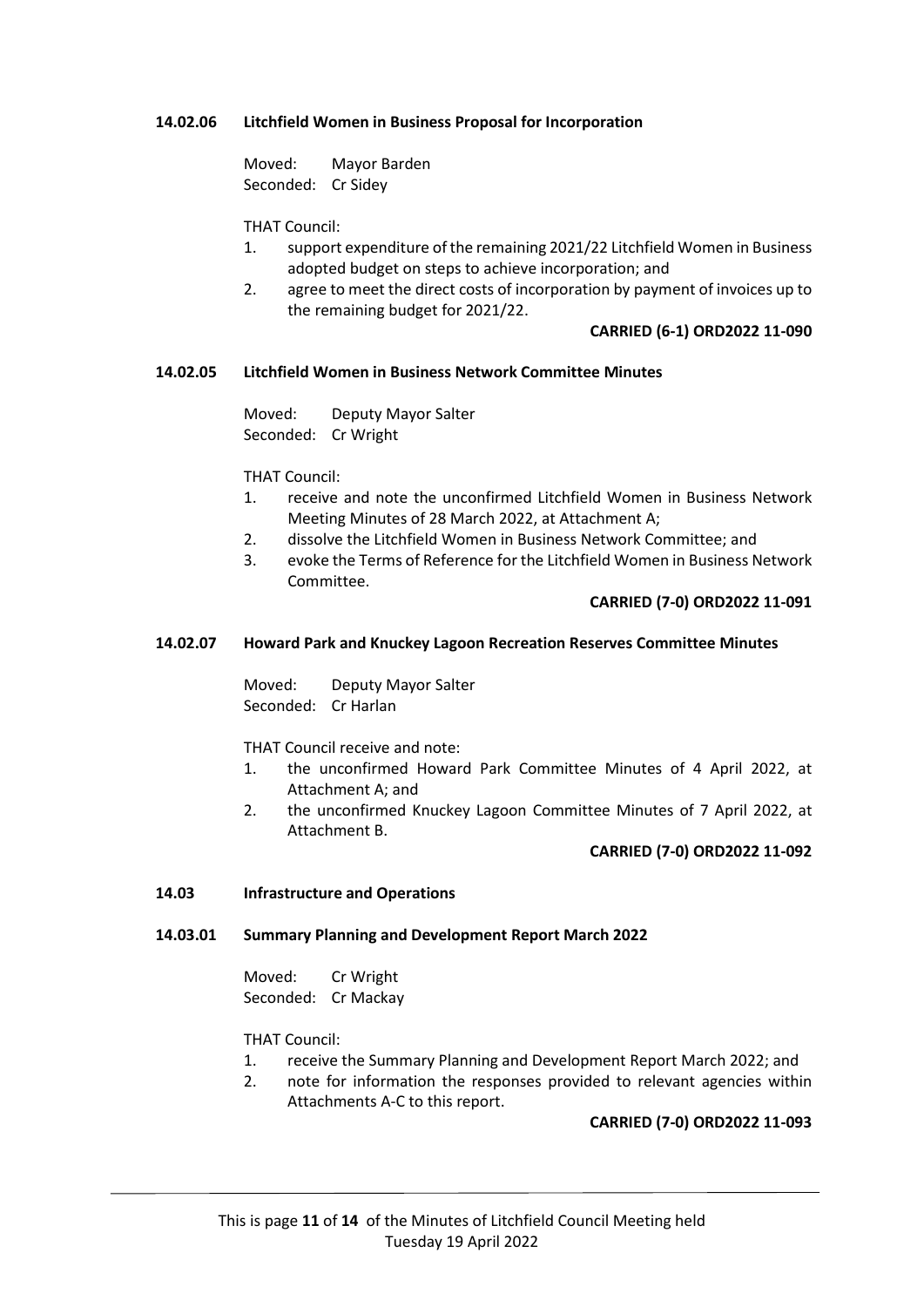## **14.03.02 Road Opening William Road, Berry Springs**

Moved: Cr Sidey Seconded: Cr Sharp

THAT Council:

- 1. proceed with the road opening process for William Road, across Lot 2790, Hundred of Cavenagh from the existing William Road to Lot 1603, Hundred of Ayers; and
- 2. authorise all appropriate documents to be signed and common seal affixed by the Mayor and Chief Executive Officer for the opening of the road, as required.

#### **CARRIED (7-0) ORD2022 11-094**

#### **14.03.03 Girraween Road Speed Limit Review**

Moved: Mayor Barden Seconded: Cr Mackay

THAT Council:

- 1. receive and note the report;
- 2. acknowledge and thank the community for their responses, noting 86.01% were in support of returning the speed limit to 80km/hr;
- 3. acknowledge and thank the stakeholders for their responses, noting that they were not in support of returning the speed limit to 80km/hr;
- 4. maintain the existing 70km zone from approximately 300m from the Coolalinga roundabout to the Azure Court intersection; and
- 5. authorise the Chief Executive Officer to investigate funding opportunities through grants, including Black Spot Funding to undertake works to increase the speed limit to 80km/hr.

*Cr Harlan left the meeting at 7:54pm and returned at 7:56pm.*

**A Division was called Those voting in favour of the motion were Mayor Barden, Cr Wright, Cr Mackay and Cr Sharp Those voting against the motion were Deputy Mayor, Cr Harlan and Cr Sidey CARRIED (4-3) ORD2022 11-095**

#### **14.03.04 Coolalinga Road Safety Upgrade**

Moved: Cr Mackay Seconded: Mayor Barden

THAT Council do not support a Council contribution of \$783,070.00 for incorporating higher level services to the Coolalinga Road Safety Upgrade project undertaken by the Department of Infrastructure, Planning and Logistics.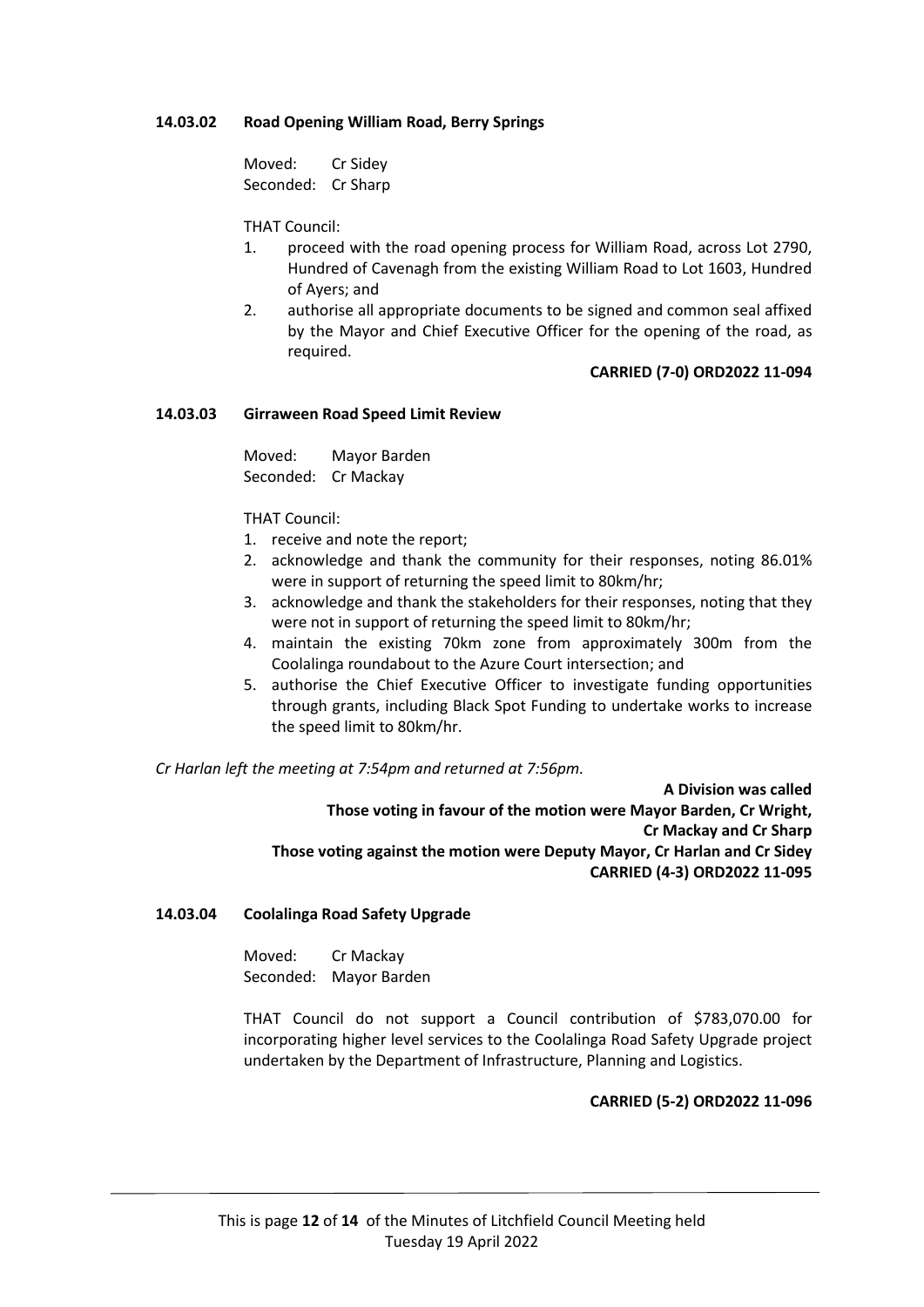## **14.03.05 Proposed Community Building Relocation and LRCI Phase3 Projects Selection**

Moved: Cr Sidey Seconded: Cr Mackay

THAT Council approve the following projects for submission of the grant application under LRCI Phase 3;

- Roads renewal
- Mira Square playground
- Humpty Doo Village Green irrigation
- Howard Park Recreation Reserve pathway
- Knuckey Lagoon Storage Shed power installation
- Livingstone Recreation Reserve car park
- McMinns Lagoon Recreation Reserve solar lighting
- Wi-Fi and CCTV at the reserves and cemetery.

*Cr Mackay left the meeting at 8:26pm and returned at 8:28pm.*

## **CARRIED (7-0) ORD2022 11-097**

Moved: Cr Sidey Seconded: Cr Harlan

THAT Council allocate any remaining funds from the LRCI Phase 3 to road projects.

**A Division was called Those voting in favour of the motion were Mayor Barden, Cr Sidey, Cr Mackay and Cr Harlan Those voting against the motion were Deputy Mayor Salter, Cr Wright and Cr Sharp CARRIED (4-3) ORD2022 11-098**

## **15. OTHER BUSINESS**

- **15.1 Proposed Telstra Tower – Lease**
- **15.2 Advertising Tenders – Council's Website**